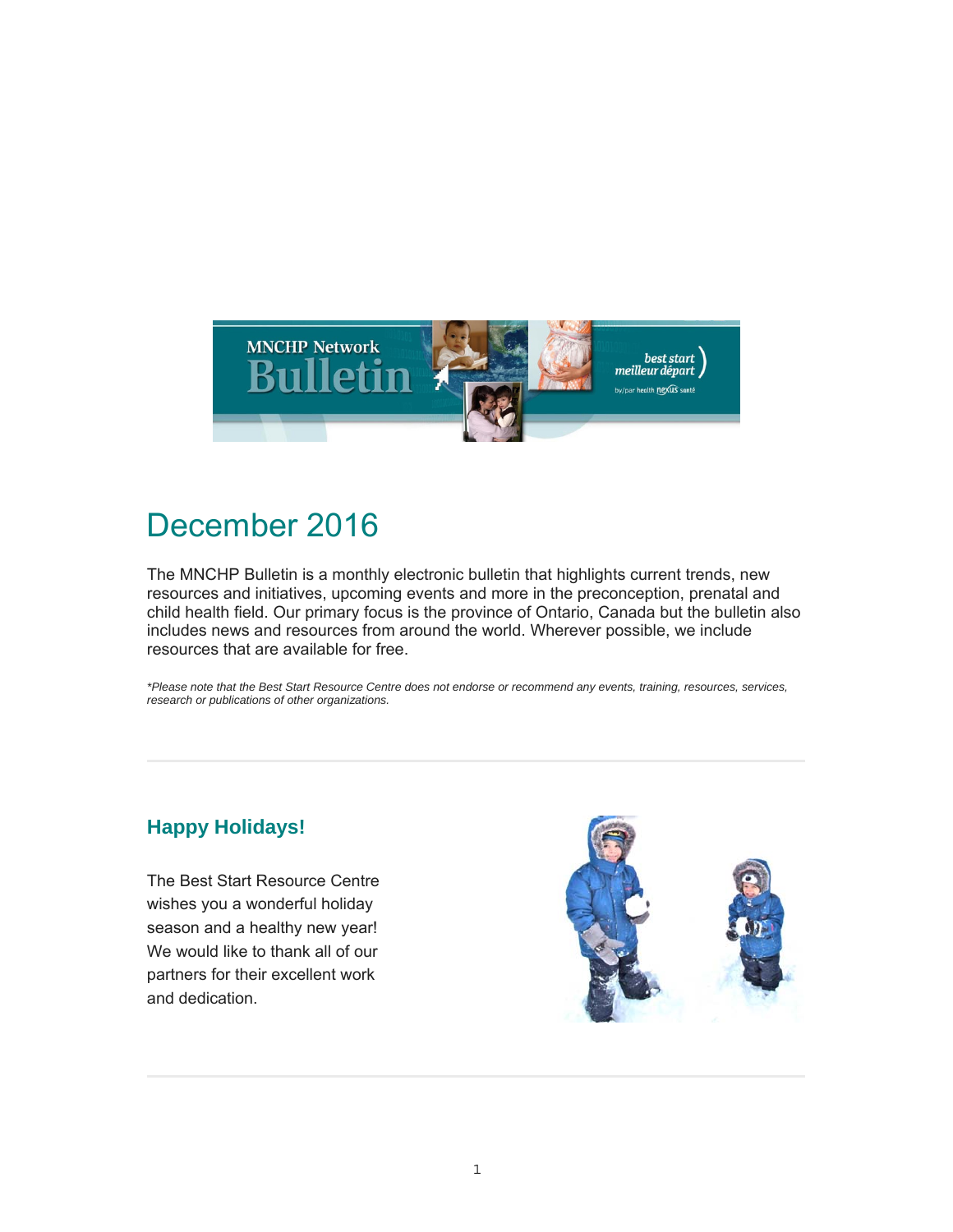# **In this issue:**

# **I. News & Views**

A Multivitamin May Dramatically Lower the Risk of Miscarriage

# **II. Recent Reports & Research**

- Clinical Practice Guideline: The Management of Nausea and Vomiting of **Pregnancy**
- Does Poverty Shape the Brain?\*
- Postpartum Health and Wellness: A Call for Quality Woman-Centered Care\*
- Kangaroo Mother Care to Reduce Morbidity and Mortality in Low Birthweight Infants
- Avoidance of Bottles During the Establishment of Breast Feeds in Preterm Infants

# **III. Current Initiatives**

• Include Health in Environmental Assessments: Sign by noon (EST) Dec. 23, 2016

# **IV. Upcoming Events**

- 2017 Best Start Resource Centre Annual Conference: Earn CERPs and CAPPA Contact Hours. Application has been made for ICEA Contact Hours. Early Bird Rates end Jan. 9, 2017!
- Postpartum Doula Training
- Certificate Program in Children's Grief and Bereavement: When Grief Gets More Complicated: Module 4
- The 7th International Meeting on Indigenous Child Health

# **V. Resources**

- Focus On: Alcohol Warning Labels and FASD
- What Are Hypertensive Disorders of Pregnancy?

# **VI. Featured Resources by the** *Best Start Resource Centre*

- Mixing Alcohol and Breastfeeding Handout
- Planning for Change, Facilitator Guide: Workshop for First Nations Women about FASD Prevention and Skills for Change – Booklet

# **I. News & Views**

**A Multivitamin May Dramatically Lower the Risk of Miscarriage**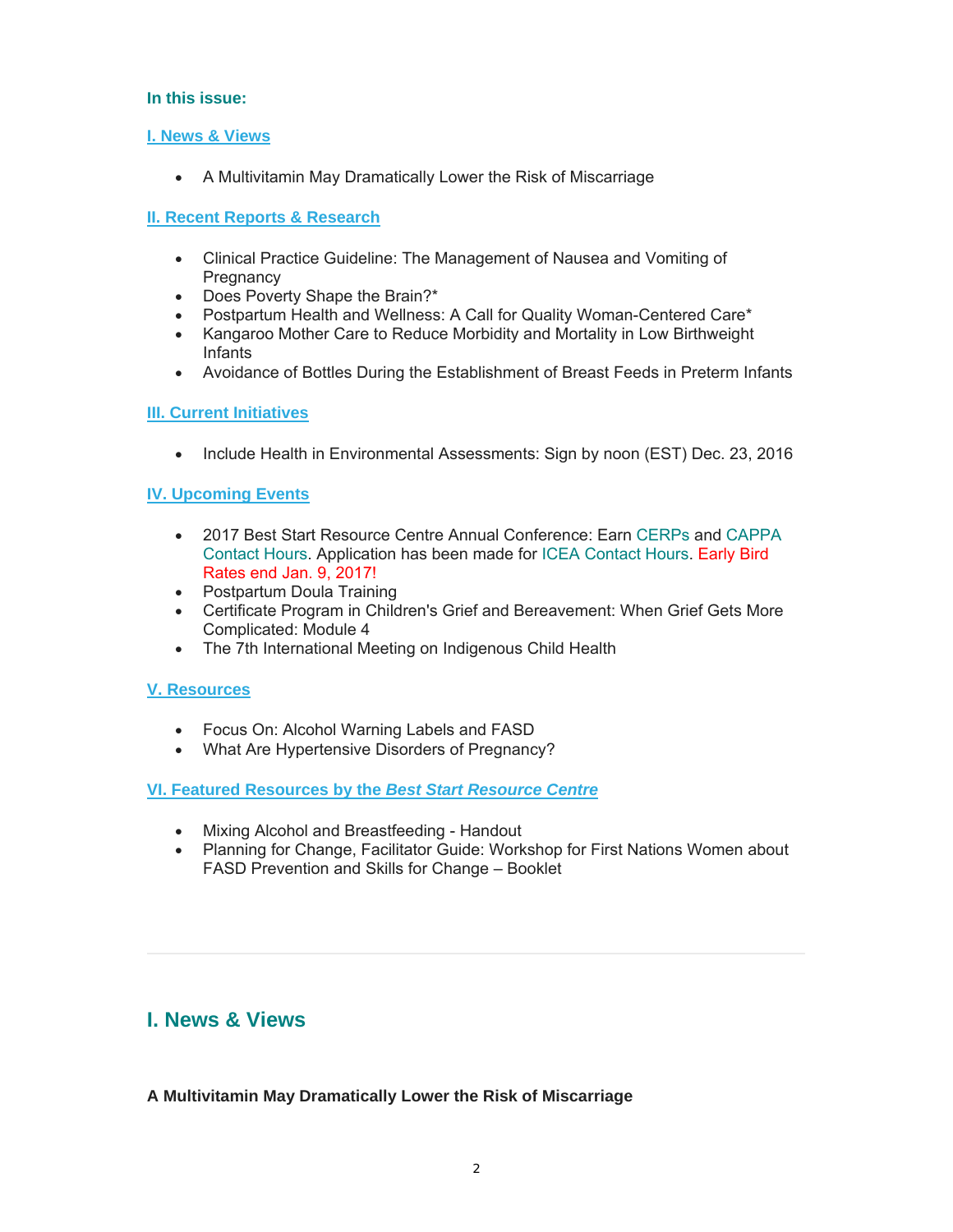This article (Nutrition Action 2016) describes a study that examines the possible risk factors for miscarriage. Researchers found that advanced maternal age and higher caffeine consumption seemed to increase the risk of miscarriage. Women who took a multivitamin or prenatal vitamin daily before becoming pregnant cut their risk of miscarriage in half. Researchers warn that this is based on observational data and there could be other factors at play.

Read the article

# **II. Recent Reports & Research**

**The Management of Nausea and Vomiting of Pregnancy (Society of Obstetricians and Gynaecologists of Canada 2016)** 

# **ABSTRACT**

#### **Objectives**

To review the evidence-based management of nausea and vomiting of pregnancy and hyperemesis gravidarum.

#### **Evidence**

MEDLINE and Cochrane database searches were performed using the medical subject headings of treatment, nausea, vomiting, pregnancy, and hyperemesis gravidarum. The quality of evidence reported in these guidelines has been described using the Evaluation of Evidence criteria outlined in the Report of the Canadian Task Force on Preventative Health Care.

# **Benefits**

Nausea and vomiting of pregnancy has a profound effect on women's health and quality of life during pregnancy as well as a financial impact on the health care system, and its early recognition and management is recommended.

#### **Cost**

Costs, including hospitalizations, additional office visits, and time lost from work, may be reduced if nausea and vomiting in pregnancy is treated early.

#### **Recommendations**

- 1. Women experiencing nausea and vomiting of pregnancy may discontinue ironcontaining prenatal vitamins during the first trimester and substitute them with folic acid or adult or children's vitamins low in iron. (II-2A)
- 2. Women should be counselled to eat whatever pregnancy-safe food appeals to them and lifestyle changes should be liberally encouraged. (III-C)
- 3. Ginger may be beneficial in ameliorating the symptoms of nausea and vomiting of pregnancy. (I-A)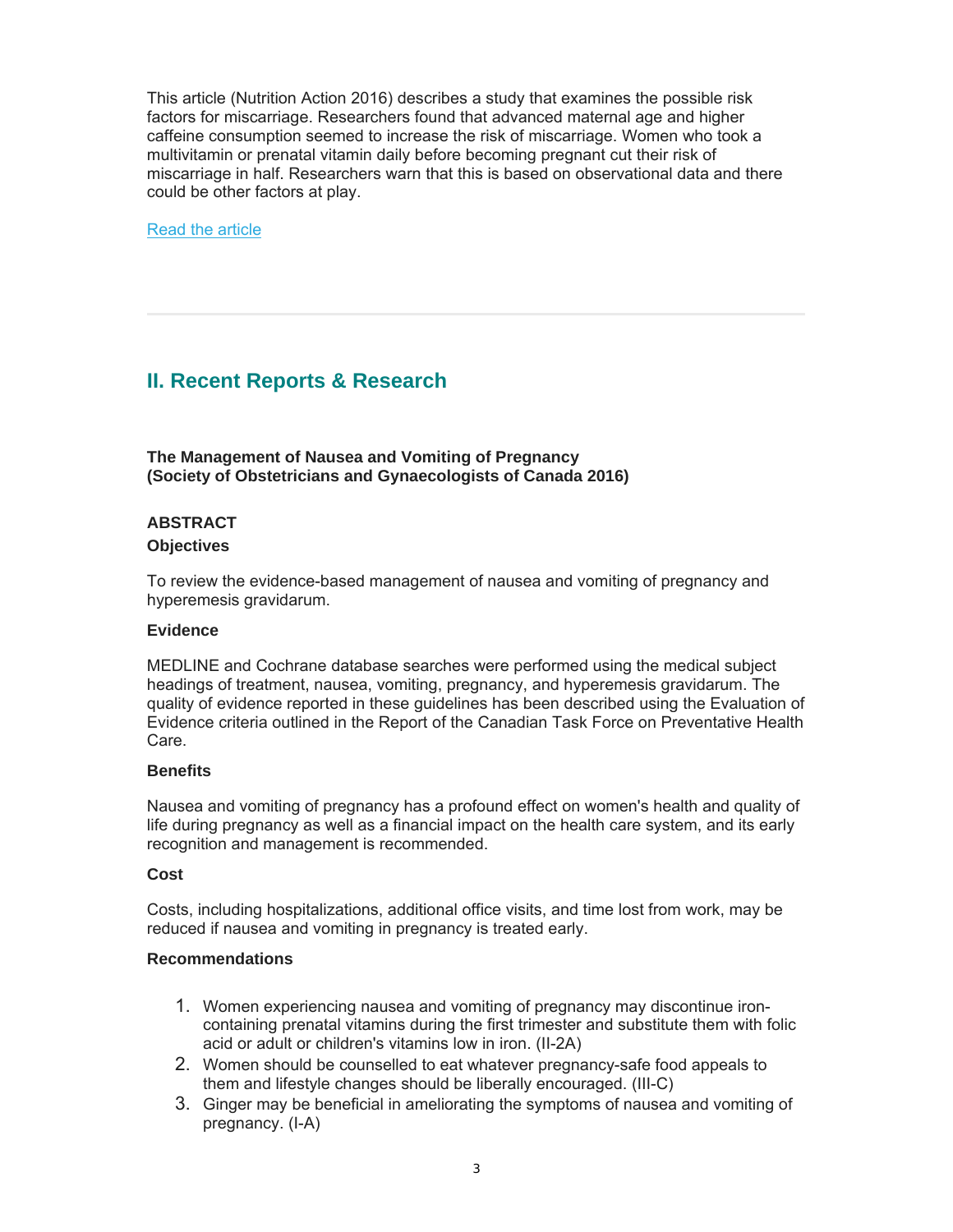- 4. Acupressure may help some women in the management of nausea and vomiting of pregnancy. (I-B)
- 5. Mindfulness-based cognitive therapy as an adjunct to pyridoxine therapy may be beneficial. (I-B)
- 6. Pyridoxine monotherapy or doxylamine/pyridoxine combination therapy is recommended as first line in treating nausea and vomiting of pregnancy due to their efficacy and safety. (I-A)
- 7. Women with high risk for nausea and vomiting of pregnancy may benefit from preemptive doxylamine/pyridoxine treatment at the onset of pregnancy. (I-A)
- 8. H<sub>1</sub> receptor antagonists should be considered in the management of acute or chronic episodes of nausea and vomiting of pregnancy. (I-A)
- 9. Metoclopramide can be safely used as an adjuvant therapy for the management of nausea and vomiting of pregnancy. (II-2B)
- 10. Phenothiazines are safe and effective as an adjunctive therapy for severe nausea and vomiting of pregnancy. (I-A)
- 11. Despite potential safety concerns of ondansetron use in pregnancy, ondansetron can be used as an adjunctive therapy for the management of severe nausea and vomiting of pregnancy when other antiemetic combinations have failed. (II-1C)
- 12. Corticosteroids should be avoided during the first trimester because of possible increased risk of oral clefting and should be restricted to refractory cases. (I-B)
- 13. When nausea and vomiting of pregnancy is refractory to initial pharmacotherapy, investigation of other potential causes should be undertaken. (III-A)

Read the Clinical Practice Guideline by the Society of Obstetricians and Gynaecologists of Canada

#### **\*Does Poverty Shape the Brain?**

(Scientific American Mind Jan/Feb 2017)

# **ABSTRACT**

The article offers information on the implications for educators and society to prevent psychological thinking of belonging to poor family. Topics discussed include examining how socioeconomic status (SES) influence the normal course of brain development; a study by neuroscientist Marian Diamond that showed that rearing rats in an impoverished environment lack toys and opportunities to socialize; and boosting of cognitive functions through classroom activities.

Read more about how to access the Scientific American article

#### **Postpartum Health and Wellness: A Call for Quality Woman-Centered Care\***

(Verbiest et al. 2016)

ABSTRACT

#### **Introduction**

The first 3 months after giving birth can be a challenging time for many women. The Postpartum Health and Wellness special issue explores this period, one that is often overlooked and under-researched.

#### **Methods**

This issue is designed to bring greater focus to the need for woman-centered care during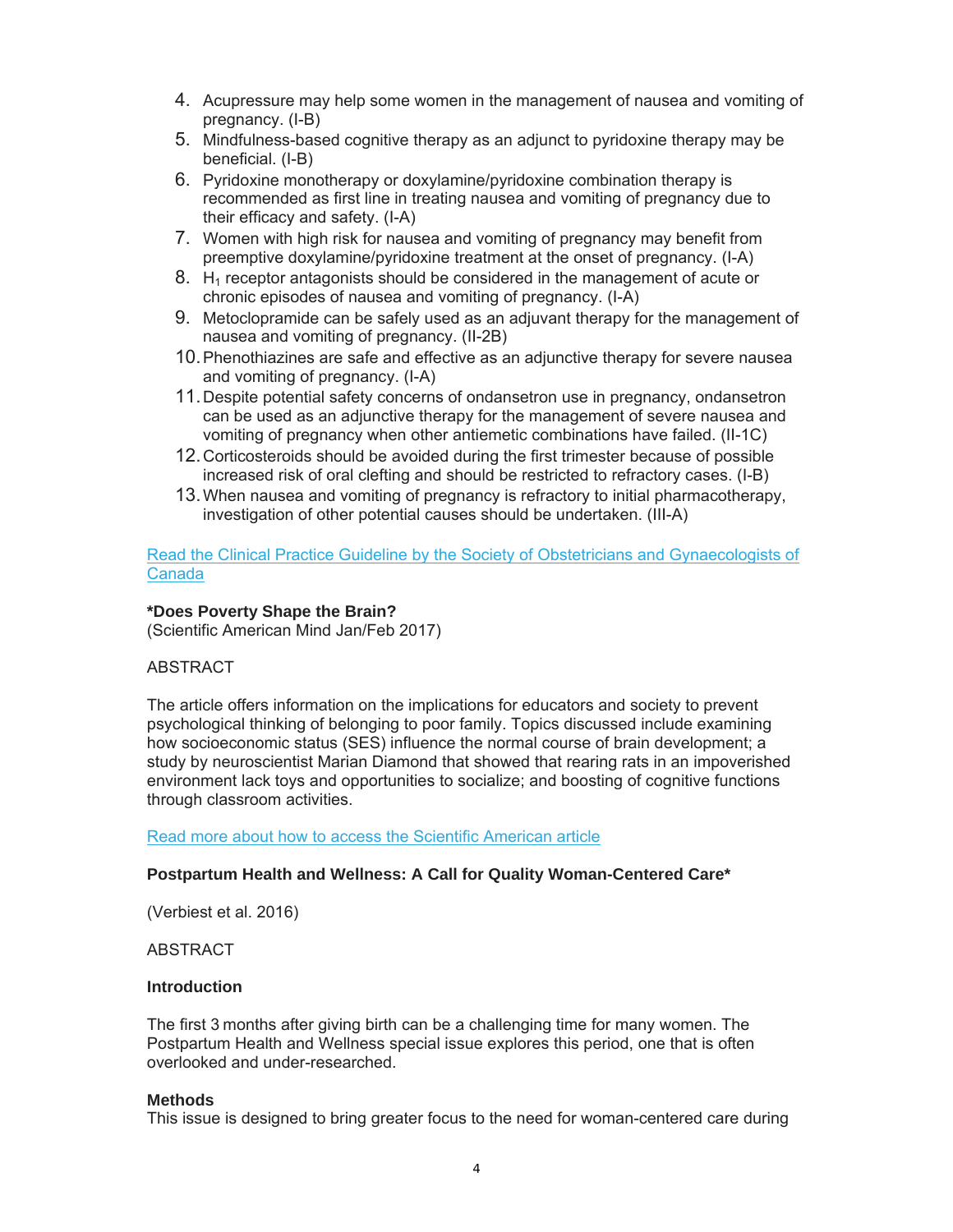the postpartum period. Articles in this issue focus on four key areas: (1) the postpartum visit and access to care, (2) the content of postpartum care and postpartum health concerns, (3) interconception care including contraception, and (4) policy, systems, and measurement.

#### **Results**

The submissions highlight deficits in the provision of comprehensive care and services during a critical period in women's lives. The research highlighted in this issue supports the recommendation that Maternal and Child Health leaders collaborate to create womancentered postpartum services that are part of a coordinated system of care.

#### **Conclusion**

In order to achieve optimal health care in the postpartum period it is becoming more apparent that increased flexibility of services, cross-training of providers, a "no wrong door" approach, new insurance and work-place policy strategies, improved communication, and effective coordinated support within a system that values all women and families is required.

#### Read the abstract

**Kangaroo Mother Care to Reduce Morbidity and Mortality in Low Birthweight Infants** (Conde-Agudelo, and Diaz-Rosello2016).

#### **ABSTRACT**

#### **Background**

Kangaroo mother care (KMC), originally defined as skin-to-skin contact between a mother and her newborn, frequent and exclusive or nearly exclusive breastfeeding, and early discharge from hospital, has been proposed as an alternative to conventional neonatal care for low birthweight (LBW) infants.

#### **Objectives**

To determine whether evidence is available to support the use of KMC in LBW infants as an alternative to conventional neonatal care before or after the initial period of stabilization with conventional care, and to assess beneficial and adverse effects.

#### **Search Methods**

We used the standard search strategy of the Cochrane Neonatal Review Group. This included searches in CENTRAL (Cochrane Central Register of Controlled Trials; 2016, Issue 6), MEDLINE, Embase, CINAHL (Cumulative Index to Nursing and Allied Health Literature), LILACS (Latin American and Caribbean Health Science Information database), and POPLINE (Population Information Online) databases (all from inception to June 30, 2016), as well as the WHO (World Health Organization) Trial Registration Data Set (up to June 30, 2016). In addition, we searched the web page of the Kangaroo Foundation, conference and symposia proceedings on KMC, and Google Scholar.

# **Selection Criteria**

Randomized controlled trials comparing KMC versus conventional neonatal care, or earlyonset KMC versus late-onset KMC, in LBW infants.

# **Data Collection and Analysis**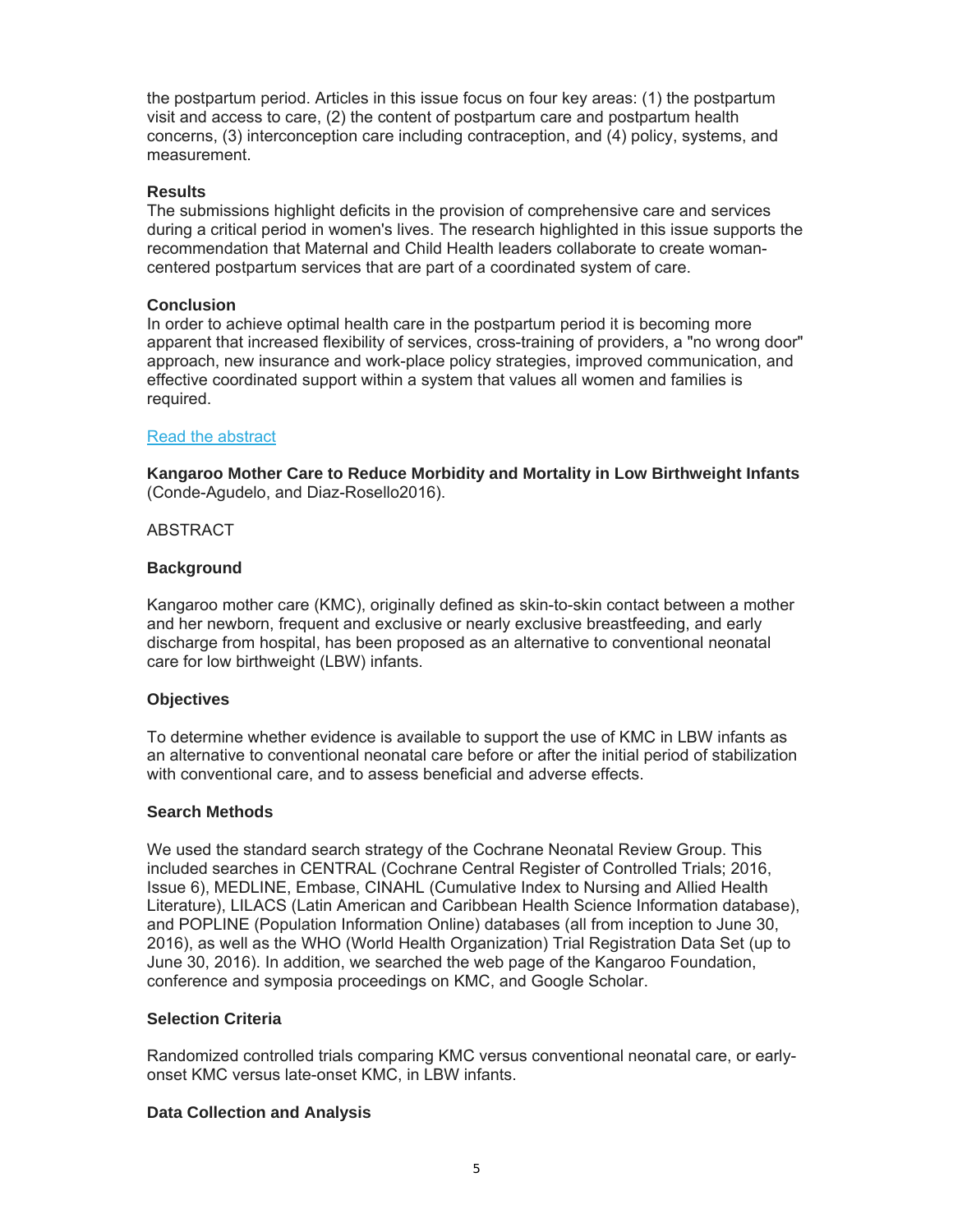Data collection and analysis were performed according to the methods of the Cochrane Neonatal Review Group.

#### **Main Results**

Twenty-one studies, including 3042 infants, fulfilled inclusion criteria. Nineteen studies evaluated KMC in LBW infants after stabilization, one evaluated KMC in LBW infants before stabilization, and one compared early-onset KMC with late-onset KMC in relatively stable LBW infants. Sixteen studies evaluated intermittent KMC, and five evaluated continuous KMC.

KMC versus conventional neonatal care: At discharge or 40 to 41 weeks' postmenstrual age, KMC was associated with a statistically significant reduction in the risk of mortality (risk ratio [RR] 0.60, 95% confidence interval [CI] 0.39 to 0.92; eight trials, 1736 infants), nosocomial infection/sepsis (RR 0.35, 95% CI 0.22 to 0.54; five trials, 1239 infants), and hypothermia (RR 0.28, 95% CI 0.16 to 0.49; nine trials, 989 infants; moderate-quality evidence). At latest follow-up, KMC was associated with a significantly decreased risk of mortality (RR 0.67, 95% CI 0.48 to 0.95; 12 trials, 2293 infants; moderate-quality evidence) and severe infection/sepsis (RR 0.50, 95% CI 0.36 to 0.69; eight trials, 1463 infants; moderate-quality evidence). Moreover, KMC was found to increase weight gain (mean difference [MD] 4.1 g/d, 95% CI 2.3 to 5.9; 11 trials, 1198 infants; moderate-quality evidence), length gain (MD 0.21 cm/week, 95% CI 0.03 to 0.38; three trials, 377 infants) and head circumference gain (MD 0.14 cm/week, 95% CI 0.06 to 0.22; four trials, 495 infants) at latest follow-up, exclusive breastfeeding at discharge or 40 to 41 weeks' postmenstrual age (RR 1.16, 95% CI 1.07 to 1.25; six studies, 1453 mothers) and at one to three months' follow-up (RR 1.20, 95% CI 1.01 to 1.43; five studies, 600 mothers), any (exclusive or partial) breastfeeding at discharge or at 40 to 41 weeks' postmenstrual age (RR 1.20, 95% CI 1.07 to 1.34; 10 studies, 1696 mothers; moderate-quality evidence) and at one to three months' follow-up (RR 1.17, 95% CI 1.05 to 1.31; nine studies, 1394 mothers; low-quality evidence), and some measures of mother-infant attachment and home environment. No statistically significant differences were found between KMC infants and controls in Griffith quotients for psychomotor development at 12 months' corrected age (low-quality evidence). Sensitivity analysis suggested that inclusion of studies with high risk of bias did not affect the general direction of findings nor the size of the treatment effect for main outcomes.

Early-onset KMC versus late-onset KMC in relatively stable infants: One trial compared early-onset continuous KMC (within 24 hours post birth) versus late-onset continuous KMC (after 24 hours post birth) in 73 relatively stable LBW infants. Investigators reported no significant differences between the two study groups in mortality, morbidity, severe infection, hypothermia, breastfeeding, and nutritional indicators. Early-onset KMC was associated with a statistically significant reduction in length of hospital stay (MD 0.9 days, 95% CI 0.6 to 1.2).

#### **Authors' Conclusions**

Evidence from this updated review supports the use of KMC in LBW infants as an alternative to conventional neonatal care, mainly in resource-limited settings. Further information is required concerning the effectiveness and safety of early-onset continuous KMC in unstabilized or relatively stabilized LBW infants, as well as long-term neurodevelopmental outcomes and costs of care.

#### Read the report

**Avoidance of Bottles During the Establishment of Breast Feeds in Preterm Infants** (Collins et al 2016)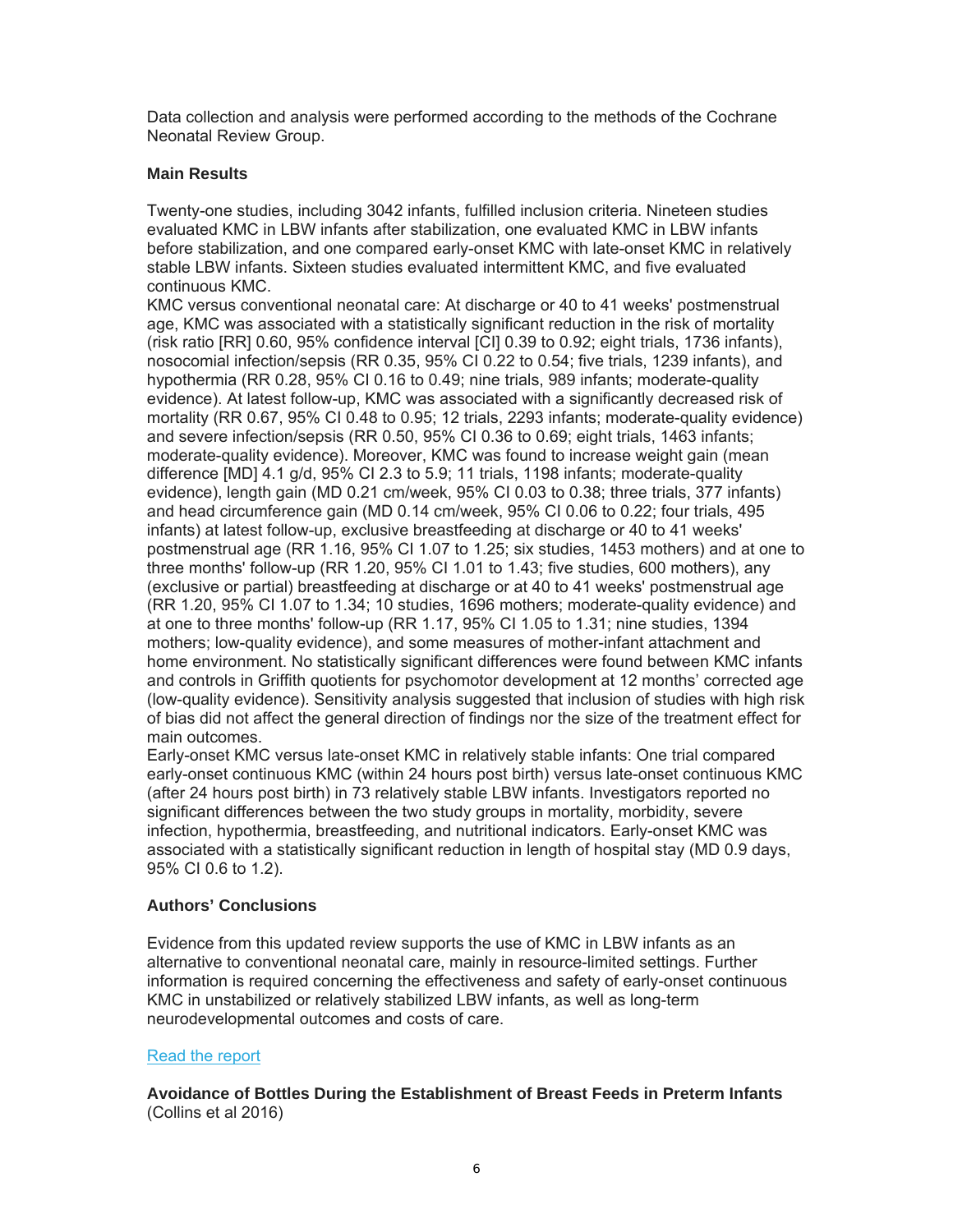# ABSTRACT

# **Background**

Preterm infants start milk feeds by gavage tube. As they mature, sucking feeds are gradually introduced. Women who choose to breast feed their preterm infant are not always able to be in hospital with their baby and need an alternative approach to feeding. Most commonly, milk (expressed breast milk or formula) is given by bottle. Whether using bottles during establishment of breast feeds is detrimental to breast feeding success is a topic of ongoing debate.

# **Objectives**

To identify the effects of avoidance of bottle feeds during establishment of breast feeding on the likelihood of successful breast feeding, and to assess the safety of alternatives to bottle feeds.

# **Search methods**

We used the standard search strategy of the Cochrane Neonatal Review Group to search the Cochrane Central Register of Controlled Trials (CENTRAL; 2016, Issue 2), MEDLINE via PubMed (1966 to July 2016), Embase (1980 to July 2016) and CINAHL (1982 to July 2016). We also searched databases of clinical trials and the reference lists of retrieved articles for randomised controlled trials and quasi-randomised trials.

# **Selection criteria**

Randomised and quasi-randomised controlled trials comparing avoidance of bottles with use of bottles in women who have chosen to breast feed their preterm infant.

# **Data collection and analysis**

Two review authors independently assessed trial quality and extracted data. When appropriate, we contacted study authors for additional information. Review authors used standard methods of The Cochrane Collaboration and the Cochrane Neonatal Review Group.

# **Main results**

We included seven trials with 1152 preterm infants. Five studies used a cup feeding strategy, one used a tube feeding strategy and one used a novel teat when supplements to breast feeds were needed. We included the novel teat study in this review, as the teat was designed to more closely mimic the sucking action of breast feeding. The trials were of small to moderate size, and two had high risk of attrition bias. Adherence with cup feeding was poor in one of the studies, indicating dissatisfaction with this method by staff and/or parents; the remaining four cup feeding studies provided no such reports of dissatisfaction or low adherence. Meta-analyses provided evidence of low to moderate quality indicating that avoiding bottles increases the extent of breast feeding on discharge home (full breast feeding typical risk ratio (RR) 1.47, 95% confidence interval (CI) 1.19 to 1.80; any breast feeding RR 1.11, 95% CI 1.06 to 1.16). Limited available evidence for three months and six months post discharge shows that avoiding bottles increases the occurrence of full breast feeding and any breast feeding at discharge and at six months post discharge, and of full (but not any) breast feeding at three months post discharge. This effect was evident at all time points for the tube alone strategy and for all except any breast feeding at three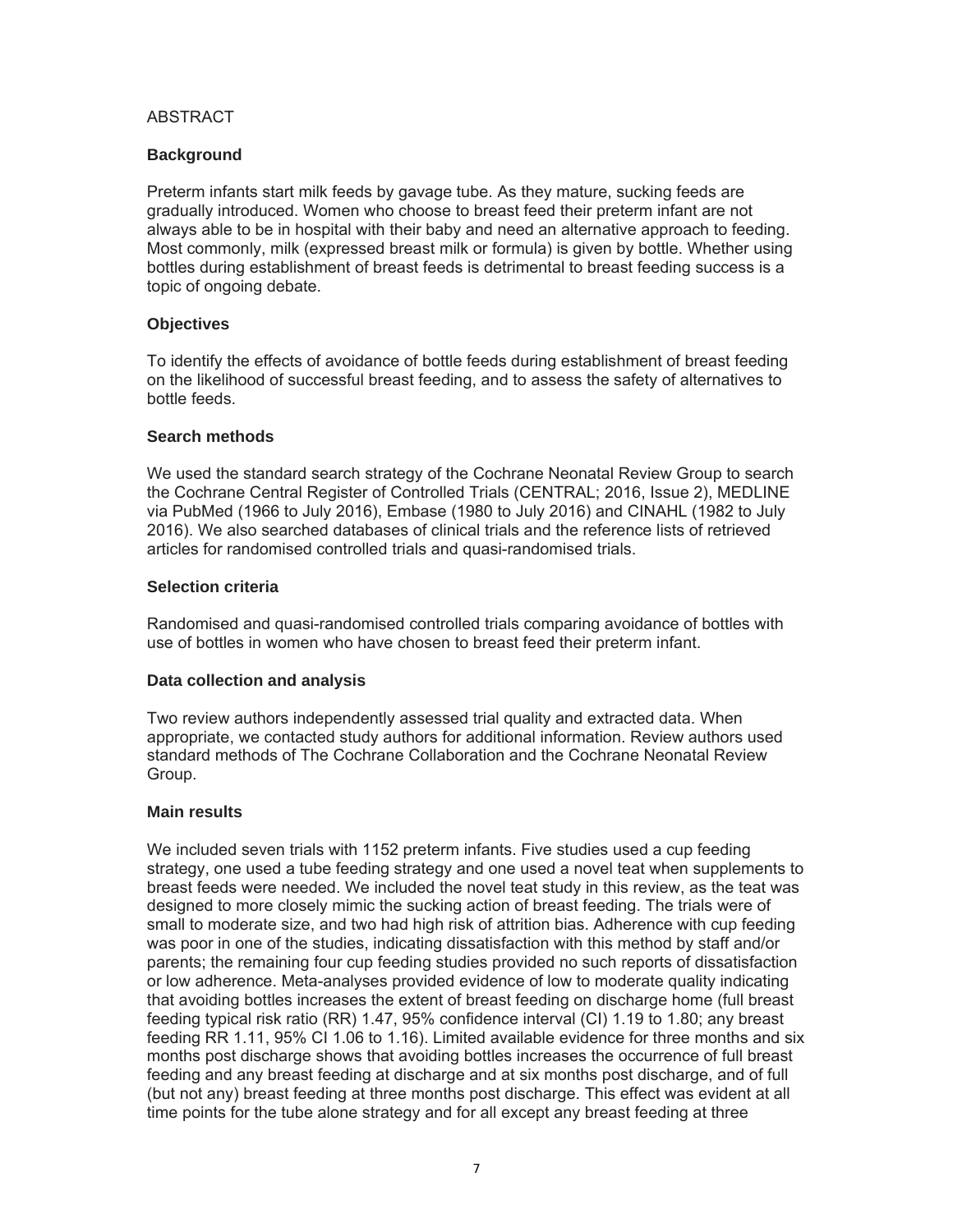months post discharge for cup feeding. Investigators reported no clear benefit when the novel teat was used. No other benefits or harms were evident, including, in contrast to the previous (2008) review, length of hospital stay.

#### **Authors' conclusions**

Evidence of low to moderate quality suggests that supplementing breast feeds by cup increases the extent and duration of breast feeding. Current insufficient evidence provides no basis for recommendations for a tube alone approach to supplementing breast feeds.

Read the full article

# **III. Current Initiatives**

**Include Health in Environmental Assessments: Sign by noon (EST) Dec. 23, 2016** 

#### **Why health needs to be included in environmental assessments**

The Minister of Environment and Climate Change Canada has established an Expert Panel Review of Environmental Assessment (EA) Processes that will consider key issues such as what a federal EA should achieve and how it can function better. Key factors identified for consideration include the environment, social factors and the economy; health is not mentioned.

It is proposed that a Health Impact Assessment integrated within the mandate of EA processes could provide a crucial framework to better reflect the well-being of people and communities.

A small working group of researchers, physicians and public health practitioners have developed a submission to the Expert Panel and we are encouraging other health professionals and health organizations who support this approach to sign on to the document. Given time constraints, we are no longer accepting edits to the document.

Download the document

Please review the document and, if you wish to support this initiative, please provide your feedback

# **IV. Upcoming Events**

**Postpartum Doula Training**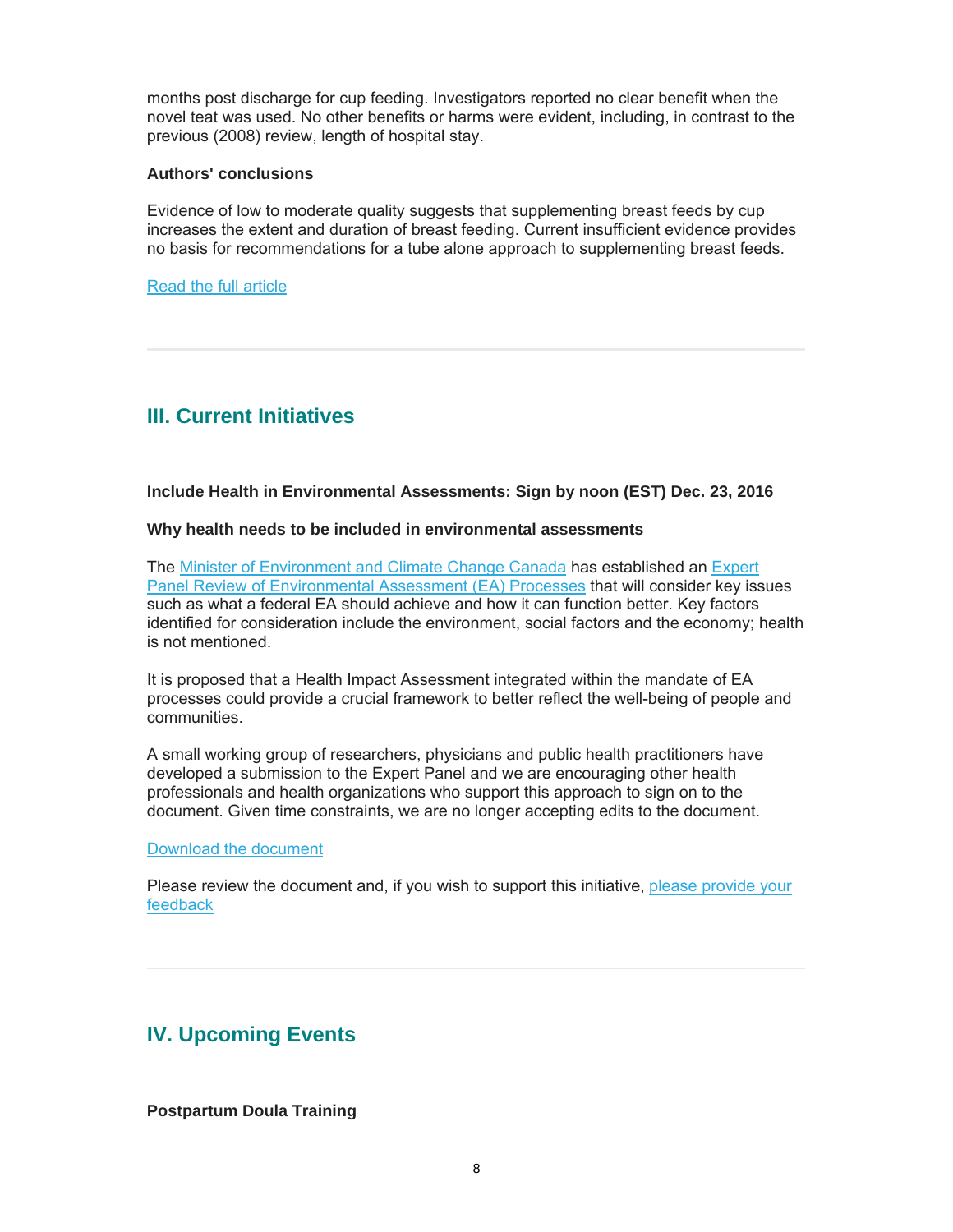January 16-17, 2017: Edmonton, AB Learn more about the training

# **Certificate Program in Children's Grief and Bereavement: When Grief Gets More Complicated: Module 4**

January 17, 2017: Toronto, ON

Hincks-Dellcrest Institute is hosting a workshop to support grieving children and youth, particularly those with complicated histories (e.g. trauma, learning disabilities, autism spectrum disorder, etc.). In addition, this workshop will show participants how to identify characteristics of complicated grief in children and youth. Learn more about the program

#### **Online Workshop - Focusing on Play**

January 19 - February 1, 2017: Online

The Association of Early Childhood Educators of Ontario and Red River College are offering a flexible online workshop focusing on the importance of play in early childhood education. This workshop will cover strategies for providing play opportunities for children and will discuss the important role that play has in learning and development in the early years.

Register for the online workshop

**2017 Best Start Resource Centre Conference - Earn CAPPA Contact Hours and CERPs. Application has been made for ICEA Contact Hours! Early Bird Rates End Jan. 9, 2017!** February 8-10, 2017: Toronto, ON Don't miss out on early bird rates! Register now!

# **The 7th International Meeting on Indigenous Child Health** March 31 - April 2, 2017: Denver, Colorado

See the conference program

# **V. Resources**

#### **Focus On: Alcohol Warning Labels and FASD**

Can alcohol warning labels influence pregnant women to be more aware of Fetal Alcohol Spectrum Disorder and even change behaviours? This Focus On provides insight on current research and implications for practice.

#### Read Focus On

#### **What Are Hypertensive Disorders of Pregnancy?**

This document is based on information from the Association of Ontario Midwives (AOM) Clinical Practice Guideline No. 15 - Hypertensive Disorders of Pregnancy (2012)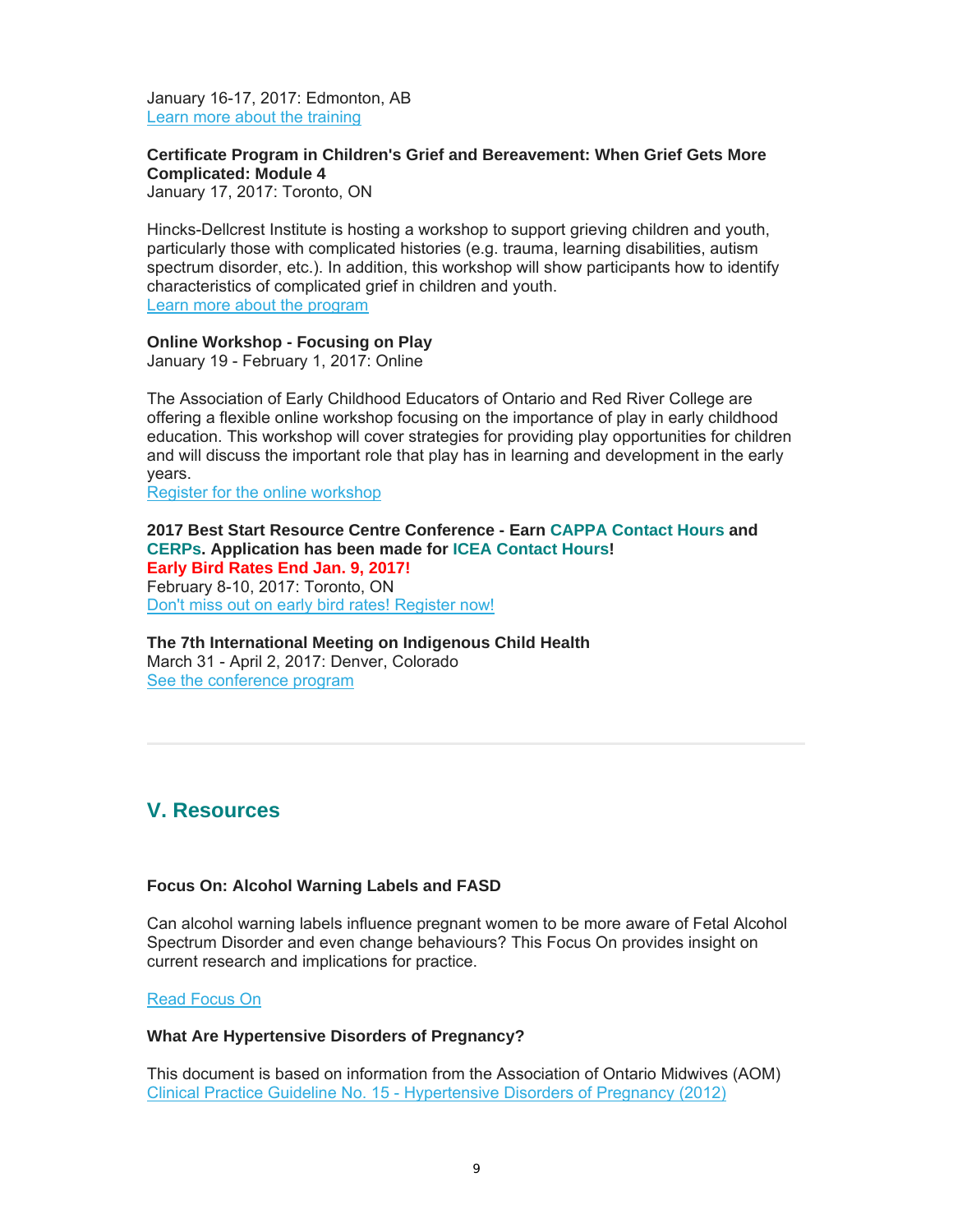# **VI. Featured Resources by the** *Best Start Resource Centre*



# **Mixing Alcohol and Breastfeeding – Handout**

This handout is a resource for mothers and their partners to help them make an informed choice when it comes to drinking alcohol while breastfeeding.

Available in English, French, Arabic, Chinese (Simplified), Cree, Hindi, Ojibway, Punjabi, Spanish, Tagalog, Tamil and Urdu



**Planning for Change, Facilitator Guide: Workshop for First Nations Women about FASD Prevention and Skills for Change – Booklet** 

This resource was developed to guide facilitators in planning and presenting a workshop about Fetal Alcohol Spectrum Disorder (FASD) prevention and skills for change for First Nations women.

Available in PDF



by/par health nexus santé

180 Dundas Street West, Suite 301, Toronto, ON M5G 1Z8

Telephone: (416) 408-2249 | Toll-free: 1-800-397-9567 | Fax: (416)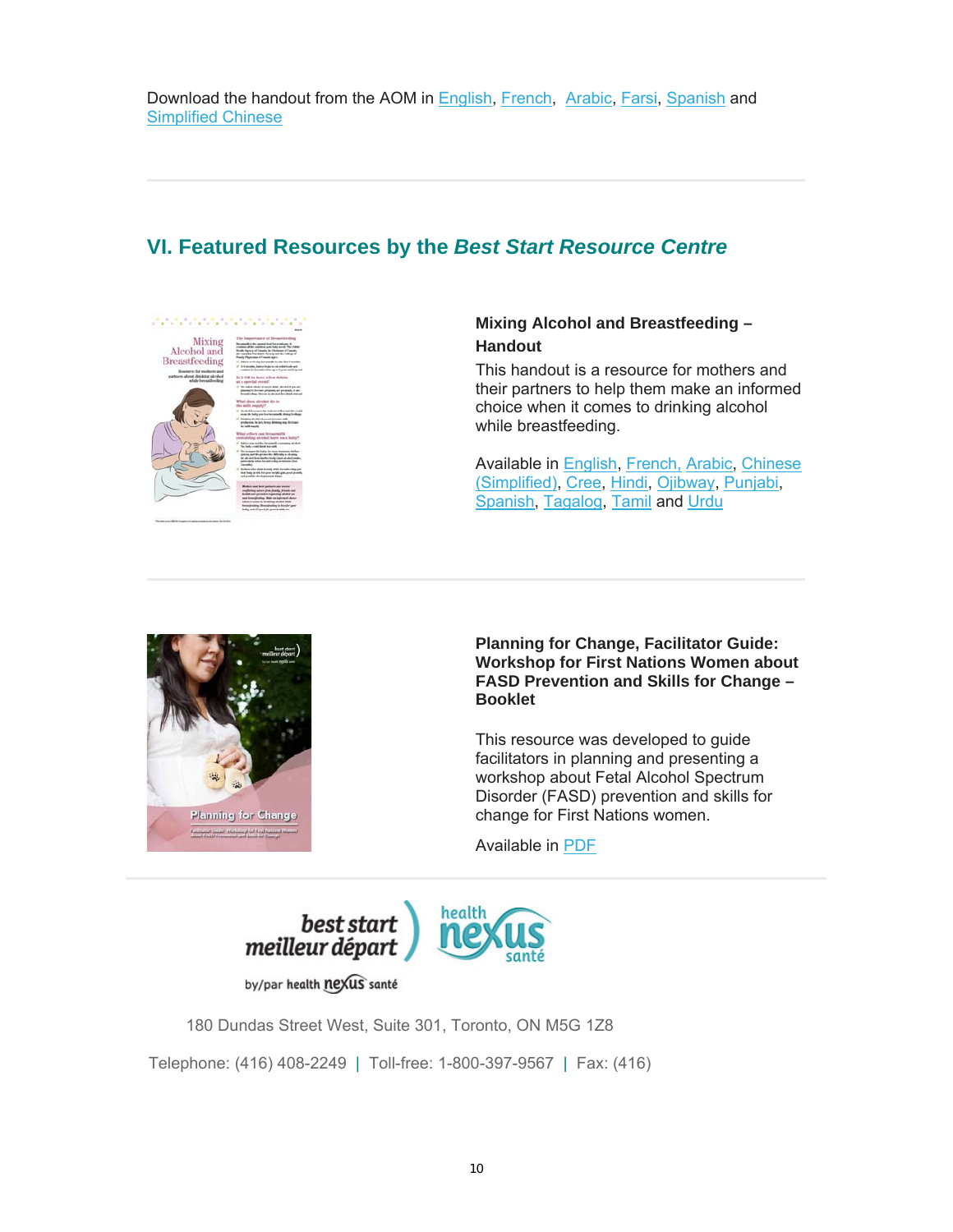#### 408-2122

#### E-mail: beststart@healthnexus.ca



Unsubscribe from this list

Learn more about MNCHP Network Submit items for MNCHP Bulletins Manage your subscription and access the archives

# **Stay connected!**

- The free weekly **Ontario Health Promotion E-mail bulletin (OHPE)** offers a digest of news, events, jobs, feature articles on health promotion issues, resources, and much more, to those working in health promotion.
- **Click4HP** is an international dialogue on health promotion. Participants exchange views on issues and ideas, provide leads to resources, and ask questions about health promotion.
- **The Maternal Newborn and Child Health Promotion (MNCHP) Network A province-wide** electronic forum for service providers working to promote preconception, prenatal and child health.
- **Ontario Prenatal Education Network -** A space where professionals can share information and resources, ask questions and collaborate with peers on topics related to prenatal education.
- **Health Promotion Today** 0ur blog keeps you informed of news and topics related to health promotion.
- **The Best Start Aboriginal Sharing Circle (BSASC) Network** is a distribution list designed for service providers working with Aboriginal Peoples in areas of preconception, prenatal and child health. The network is a forum to share news, ideas, questions and best practices.

**En français:**

# **Restez branché!**

- Le bulletin francophone **Le Bloc-Notes** est un outil indispensable pour les intervenants professionnels qui aiment être à l'affût des nouveautés dans le domaine de la promotion de la santé.
- Le **Bulletin de santé maternelle et infantile** est un bulletin électronique mensuel à l'intention